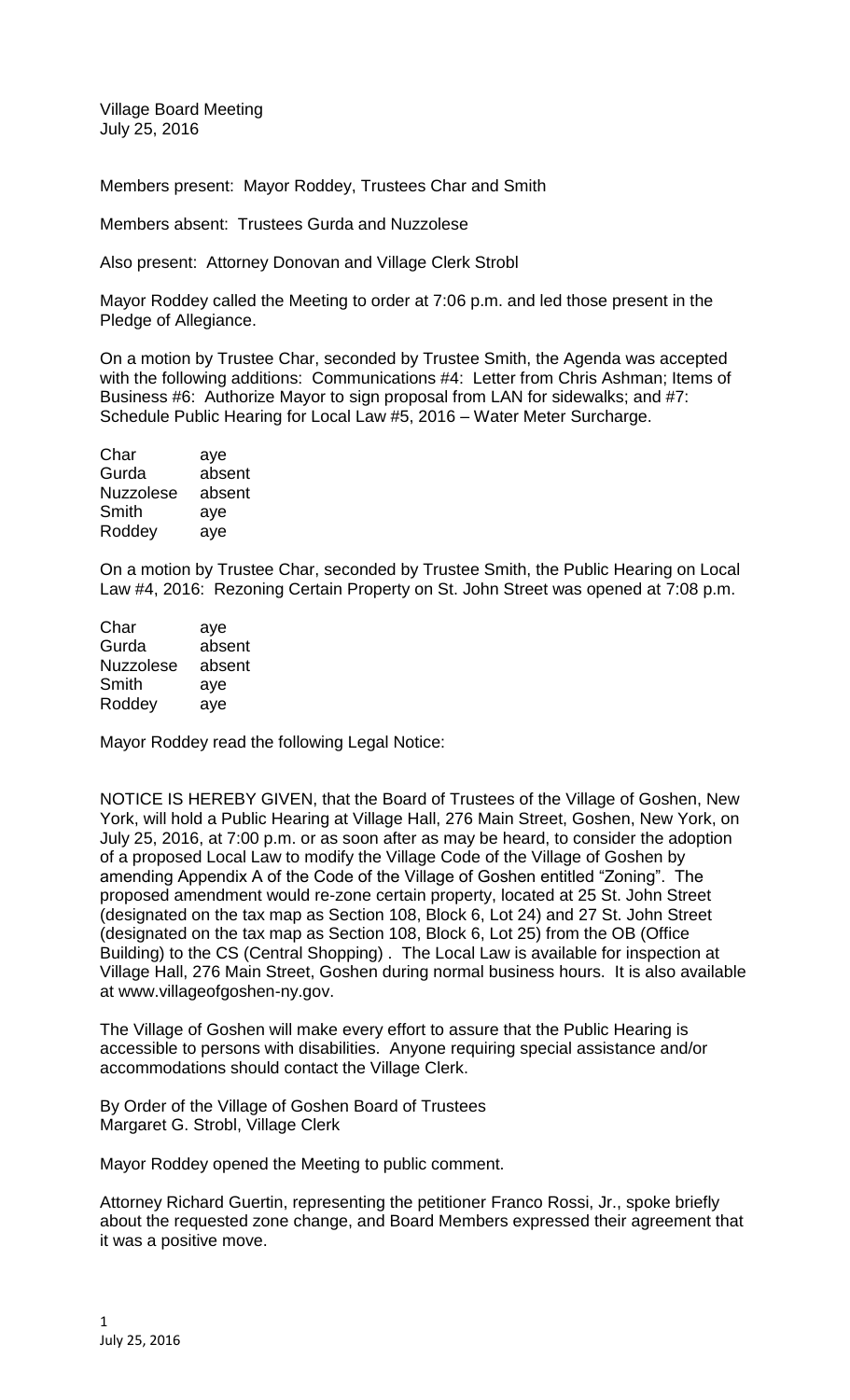On a motion by Trustee Smith, seconded by Trustee Char, the Public Hearing was closed at 7:10 p.m.

| aye    |
|--------|
| absent |
| absent |
| aye    |
| aye    |
|        |

On a motion by Trustee Char, seconded by Trustee Smith, the Minutes of the July 11, 2016 Village Board Meeting were accepted as submitted.

| Char             | aye    |
|------------------|--------|
| Gurda            | absent |
| <b>Nuzzolese</b> | absent |
| Smith            | aye    |
| Roddey           | ave    |

## **Communications**

The Board discussed a proposed Dangerous Dogs Law, as requested by Chief Watt in response to an increase in complaints of dogs attacking humans and other dogs, and irresponsible dog ownership.

On a motion by Trustee Smith, seconded by Trustee Char, the model law was referred to Village Attorney Donovan to prepare a Local Law.

| Char             | aye    |
|------------------|--------|
| Gurda            | absent |
| <b>Nuzzolese</b> | absent |
| Smith            | aye    |
| Roddey           | aye    |

The Board reviewed a request from "Turn The Towns Teal", a national awareness campaign for ovarian cancer, to tie ribbons throughout the Village during September, which is Ovarian Cancer Awareness month.

On a motion by Trustee Char, seconded by Trustee Smith, the request was approved.

| Char             | aye    |
|------------------|--------|
| Gurda            | absent |
| <b>Nuzzolese</b> | absent |
| Smith            | aye    |
| Roddey           | ave    |

The Board reviewed plans from the Frank J. Romano Foundation for their  $7<sup>th</sup>$  annual Rock & Run 5K fundraiser, to be held Saturday, October 22, 2016 at Goshen High School.

On a motion by Trustee Smith, seconded by Trustee Char, plans for the event were approved as presented.

Char aye Gurda absent Nuzzolese absent Smith aye<br>Roddey aye Roddey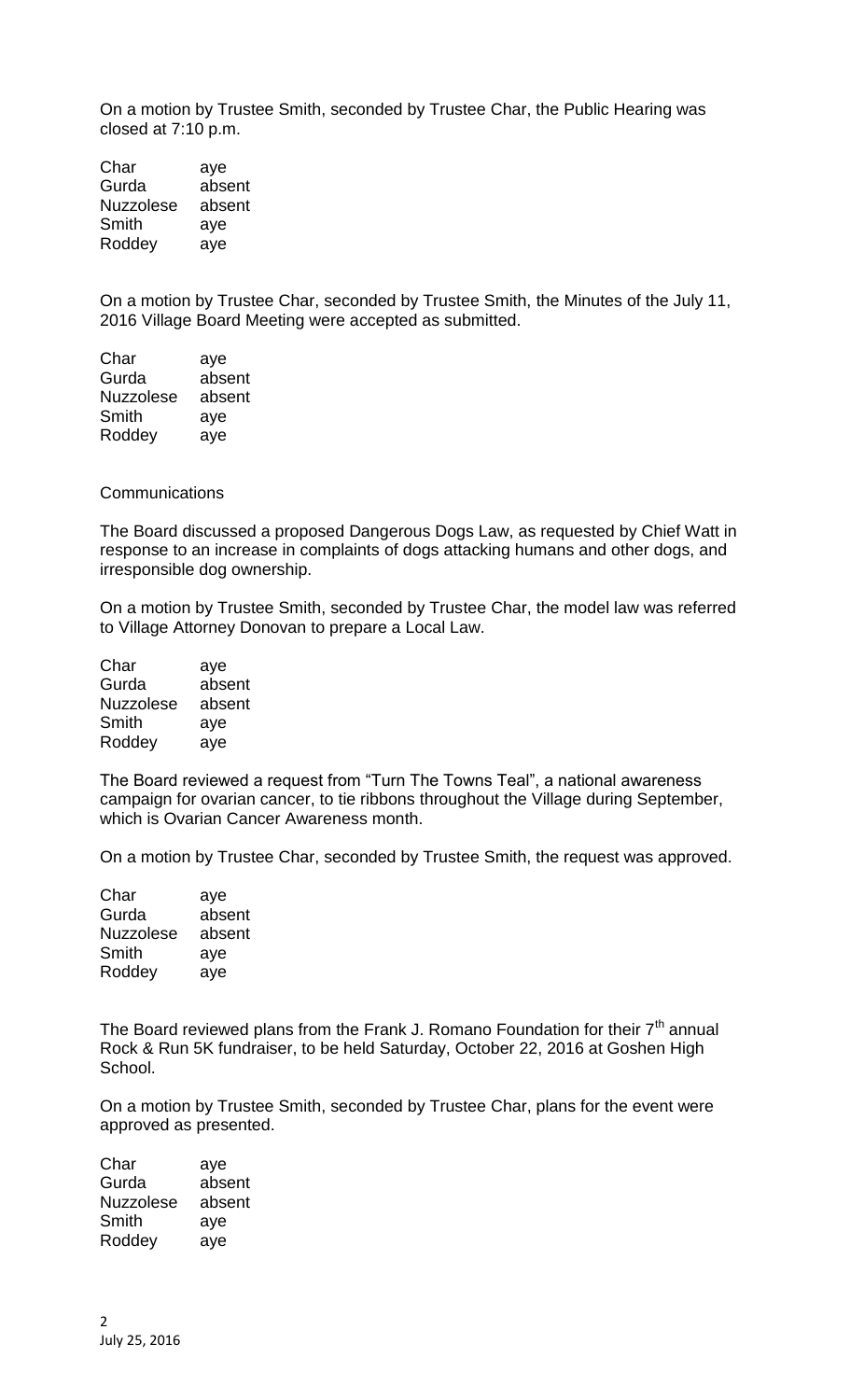Mayor Roddey read a letter from resident Chris Ashman commending the Village Police Department and particularly acknowledging Officer Kelly for his positive interactions with the public during last Wednesday's weekly music concert on the Village Green.

Mayor Roddey expressed thanks to the Police Department for their continued good work.

Items of Business

The Board discussed the section of the Village Code regarding *Payment of fees in lieu of parkland.*

On a motion by Trustee Char, seconded by Trustee Smith, the Board referred the proposed increase to the Village Attorney to draft a Local Law.

Char aye Gurda absent Nuzzolese absent Smith aye Roddey aye

On a motion by Trustee Smith, seconded by Trustee Char, Cynthia Cecconello is hereby authorized to attend Hudson Valley Water Works' Summer Seminar on August 18, 2016 at the Walden Fire House in Walden NY. The total cost of this training is \$30.00, and the Department of Health will award 6 contact hours toward recertification.

| Char             | aye    |
|------------------|--------|
| Gurda            | absent |
| <b>Nuzzolese</b> | absent |
| Smith            | aye    |
| Roddey           | aye    |

On a motion by Trustee Smith, seconded by Trustee Char, the Village Board of the Village of Goshen, as lead agency, hereby issues a negative declaration pursuant to the applicable provisions of the State Environmental Quality Review Act, set forth at 6NYCRR Part 617 *et seq.,* in the action: adoption of Local Law #4 of 2016.

| Char             | aye    |
|------------------|--------|
| Gurda            | absent |
| <b>Nuzzolese</b> | absent |
| Smith            | aye    |
| Roddey           | ave    |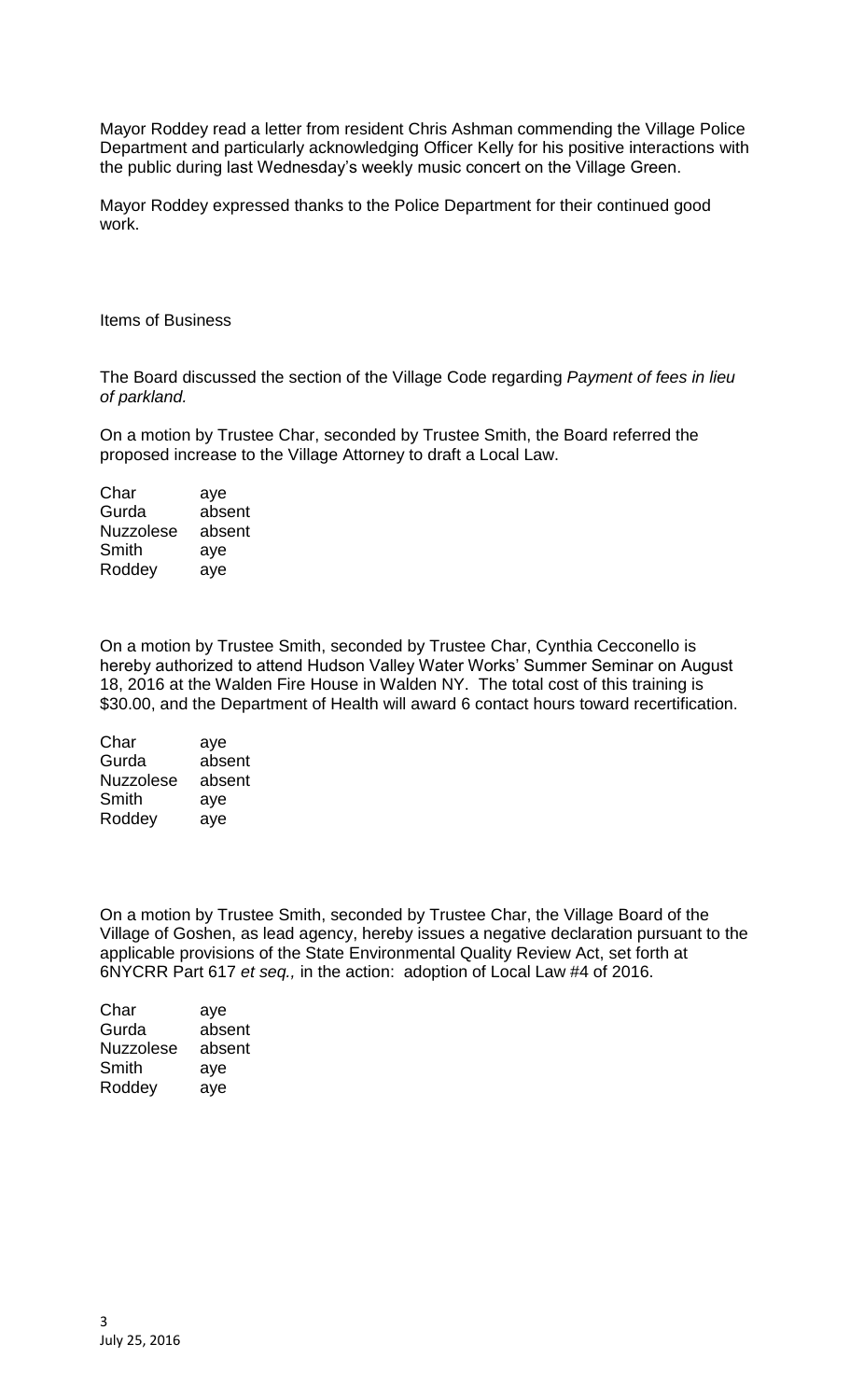On a motion by Trustee Char, seconded by Trustee Smith, the Board of Trustees of the Village of Goshen hereby adopts Local Law #4 of 2016, a Local Law Amending Appendix A of the Code of the Village of Goshen entitled "Zoning" to the extent of amending the Zoning Map of the Village of Goshen by changing the zoning classification of one parcel from OB ("Office Building") to CS ("Central Shopping").

Char aye Gurda absent Nuzzolese absent Smith aye Roddey aye

The following was moved by Trustee Smith, and seconded by Trustee Char:

Resolution authorizing the County of Orange to participate in the New York State Department of State (NYS DOS) 2016-2017 Local Government Efficiency Grant application for the Orange County Water Efficient Fleetwash Project and supporting the joint application by Orange County, the Town of Goshen and the Village of Goshen for the purposes of seeking funding for the installation of a shared Water Efficient Fleetwash at the Orange County DPW complex.

WHEREAS, the County of Orange, the Town of Goshen and the Village of Goshen share a particular interest in the prospects of constructing a shared fleetwash facility which would serve multiple municipalities and county departments and would provide a sustainable return on investment for all involved parties; and

WHEREAS, the County of Orange will be the lead applicant for this grant application; and

WHEREAS, the Town of Goshen and the Village of Goshen will be co-applicants; and WHEREAS, Orange County will be the source of the 10% cash match required in the application regulations by NYS DOS, and the maximum funding request to the Local Government Efficiency Grant Program to complete the construction of the shared fleetwash facility will not exceed \$600,000; now be it hereby RESOLVED:

- 1. Orange County will participate as the lead applicant with the Town of Goshen and Village of Goshen as co-applicants in the above specified application and the scope of work includes administration of the grant award, issuance of an RFP/BID for construction and construction oversight;
- 2. Orange County intends to enter into an intermunicipal agreement which will describe the scope of shared services in detail;
- 3. The County Executive is authorized to execute any and all papers and agreements required in connection with such application, subject to review thereof by the County Attorney for purposes of form and content.

| Char             | aye    |
|------------------|--------|
| Gurda            | absent |
| <b>Nuzzolese</b> | absent |
| Smith            | aye    |
| Roddey           | aye    |
|                  |        |